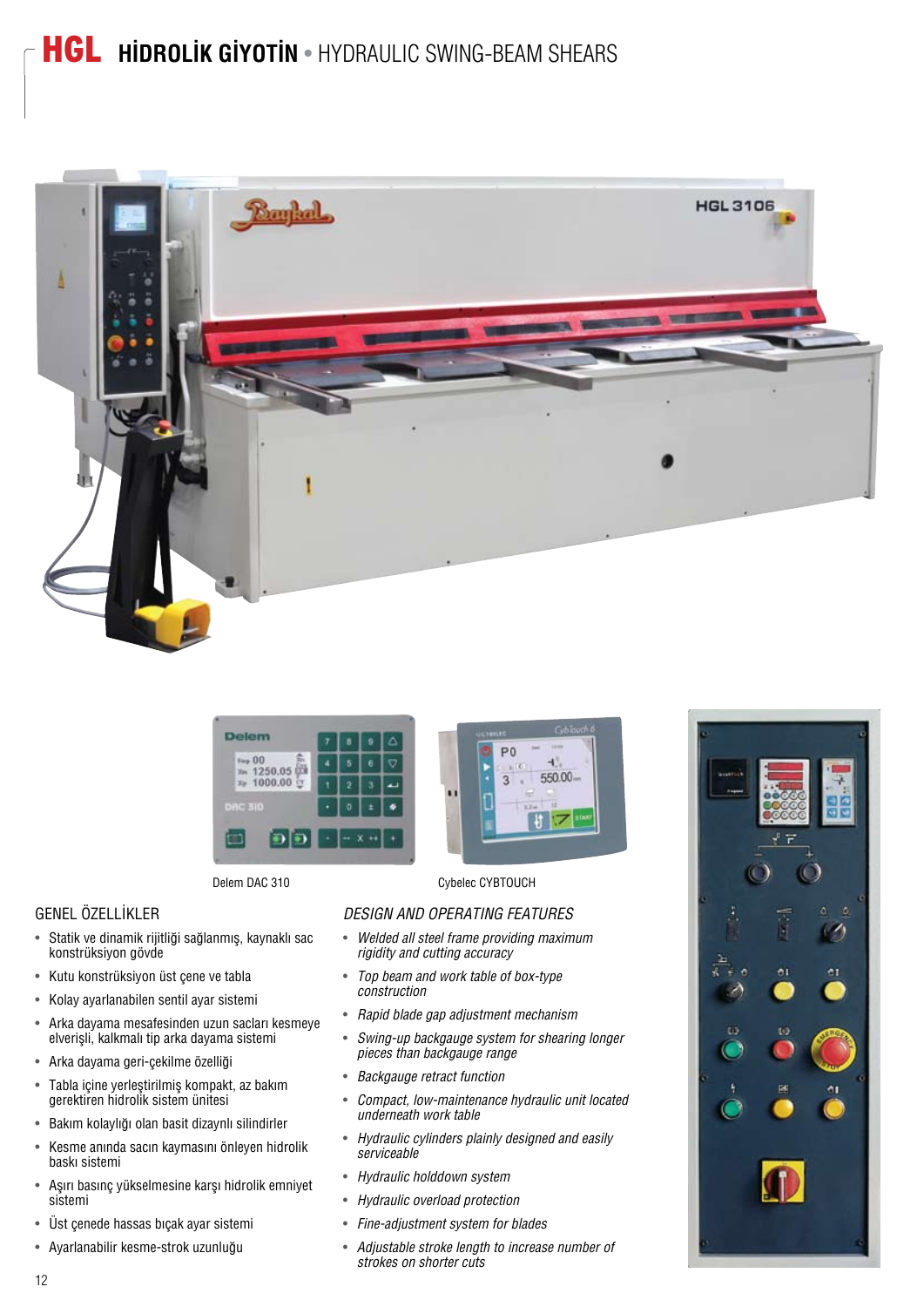#### STANDART EKİPMANLAR

- Aşınma direnci ve tokluğu yüksek bıçaklar
	- Üst bıçak : Çift ağızlı
	- Alt bıcak : Dört ağızlı
- 0.1 mm hassasiyetinde 750 mm uzunluğunda bilyalı milli motorlu arka dayama
- Arka dayama dijital kontrol ünitesi
- Diiital vurus savacı
- Tek ve seri kesmeye elverişli ayak pedal sistemi
- Cetvelli, stoperli ve T-kanallı 1000 mm uzunluğunda yan gönye
- 1000 mm uzunluğunda ön destek kolları
- Bilya sürücülü ve kanallı sac konstrüksiyon tabla
- Acil stop butonları
- Bıçak aydınlatması ve gölge teli
- Koruyucu ön muhafaza

## ÖZEL İSTEK EKİPMANI ARI

- Motorlu ve dijital kontrollü sentil ayar sistemi
- İnce saclar için pnömatik arka destek sistemleri
- Standart harici uzunlukta arka dayama
- Cetvelli, stoperli ve T-kanallı ön destek kolları
- Standart harici uzunlukta yan gönye ve ön destek kolları
- Açılı gönye
- 1000 mm açılabilir, emniyet siviçli ön muhafaza
- Baskı silindir tamponları
- Arka emnivet muhafazası
- Avrupa Birliği CE normlarına uygunluk

#### *STANDARD EQUIPMENT*

- *Shear blades made from tough and wearresistant alloyed material*
	- *Top blade : Two cutting edges*
	- *Bottom blade : Four cutting edges*
- *750 mm power backgauge with ballscrew spindles to 0.1 mm precision*
- *Backgauge digital readout control*
- *Digital stroke counter*
- *Foot pedal control for single and repetitive cutting cycles*
- *1000 mm squaring arm with scale, T-slot and flip-stop*
- *Front support arms in 1000 mm length*
- *Work table with filler plates, ball transfers and hand slots*
- *Emergency stop buttons*
- *Shadow line facility with fluorescent lighting*
- *"See through" finger guard*

### *OPTIONAL EQUIPMENT*

- *Power blade gap adjustment with digital readout control*
- *Pneumatic rear support systems for thin sheets.*
- *Backgauge length other than standard*
- *T-slotted front support arms with scale and flip-stop*
- *Squaring arm and front arm length other than standard*
- *Angle gauge*
- *1000 mm lift-up front finger guard with electrically interlocked safety switch*
- *Holddown pads*
- *Rear safety guarding*
- *Conformity to European Community CE norms*



Manuel sentil ayar sistemi *Manual glade gap adjustment*



Motorlu sentil ayar sistemi *Power blade gap adjustment*



1000 mm açılabilir, emniyet siviçli<br>ön muhafaza

*1000 mm lift-up front finger guard with electrically interlocked safety switch*



Cetvelli, stoperli ve T-kanallı<br>ön destek kolları *T-slotted front support arms with scale and flip-stop*

Açılı gönye *Angle gauge*





Kalkmalı tip arka dayama sistemi *Swing-up backgauge system*